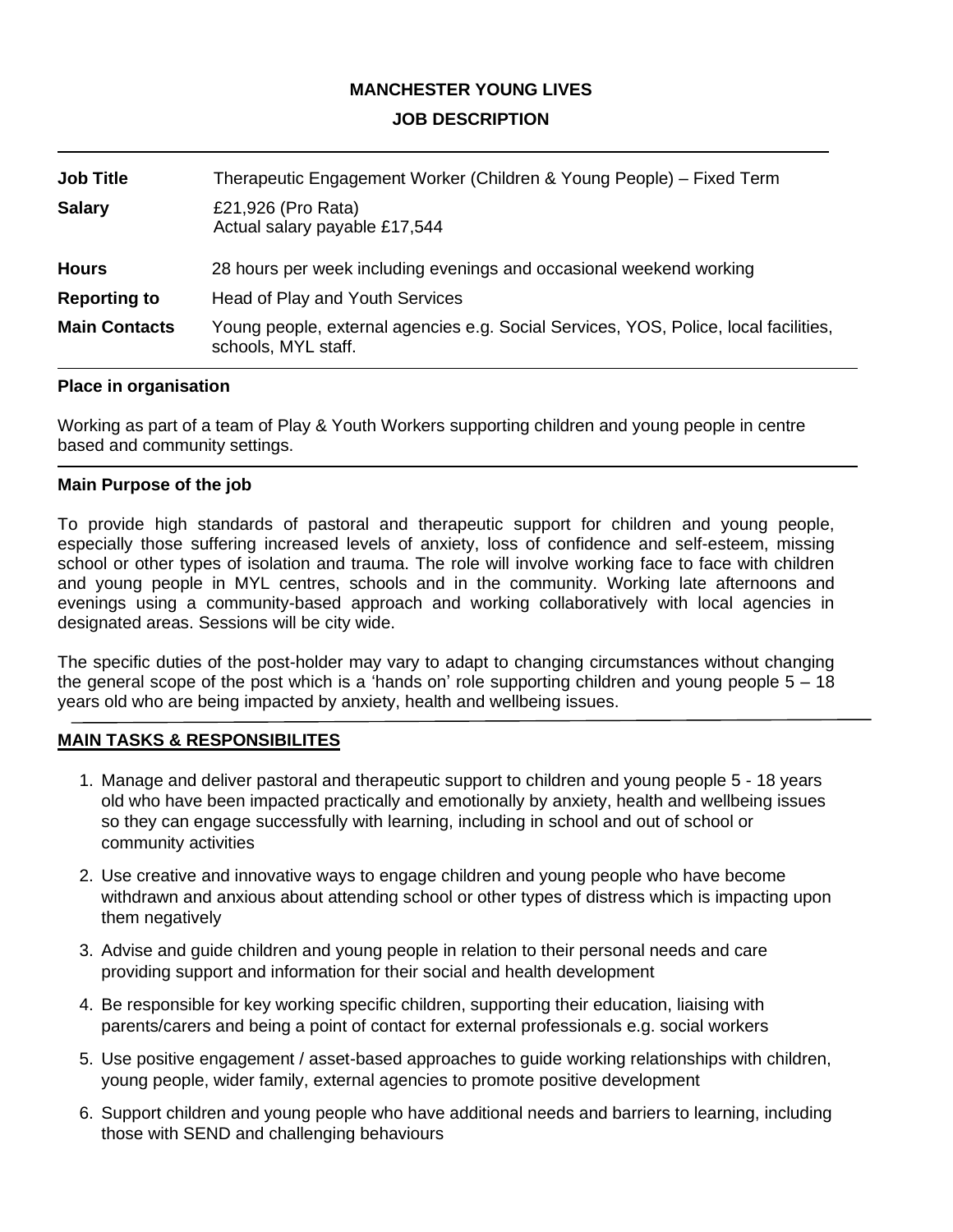- 7. Review, evaluate and record children and young people interventions, crisis support and reintegration with education packages contributing to multi-agency assessments and planning
- 8. Work collaboratively and constructively with parents, schools, and wider support agencies to evaluate and support learning activities to ensure children and young people can access learning at school, college and training opportunities
- 9. Develop mentoring arrangements with children and young people providing appropriate support, especially for Looked After, Leaving Care and those living independently.
- 10. Provide accurate and detailed feedback reports and data linked to children and young people referrals for support, progress, behaviour using a range of ICT packages
- 11. Manage record keeping systems and processes ensuring information recording, security, and confidentiality are maintained to professional standards
- 12. Promote and adopt highest standards for Safeguarding and other policies to ensure compliance with statutory procedures, including making referrals e.g. to Early Help
- 13. Manage own administration, record keeping, correspondence, filing and communicating with stakeholders using electronic systems e.g. Zoom, email, telephone
- 14. Prepare specific documentation relating to children and young people, for example, contributing to Individual Learner Plans, IAG and individual risk assessments

## **ADDITIONAL TASKS & RESPONSIBILITIES**

- 1. Deputise for Play & Youth managers if required, e.g., annual leave
- 2. Support the aims and ethos of MYL
- 3. Comply with the organisation's expectations for dress, punctuality, and attendance
- 4. Attend team and staff meetings as required
- 5. Be proactive in matters relating to own and others health and safety
- 6. Participate positively in training and professional development
- 7. Carry out all duties with full regard for all MYL policies and procedures, in particular those relating to safeguarding, child protection, health & safety, security, confidentiality, data protection, diversity and equality
- 8. Maintain good relationships with partner bodies and the general public in order to uphold the organisation's high standards and professional image
- 9. Ensure that personal conduct in and out of work does not conflict with the professional expectations of the organisation, consistent with MYL Employee handbook and Code of Conduct
- 10. Carry out any other duties which are within the scope and purpose of the post as directed

**Manchester Young Lives is committed to safeguarding children and young people. All post holders are subject to appropriate vetting procedures and a satisfactory Disclosure and Barring Service Enhanced with barred list information check.**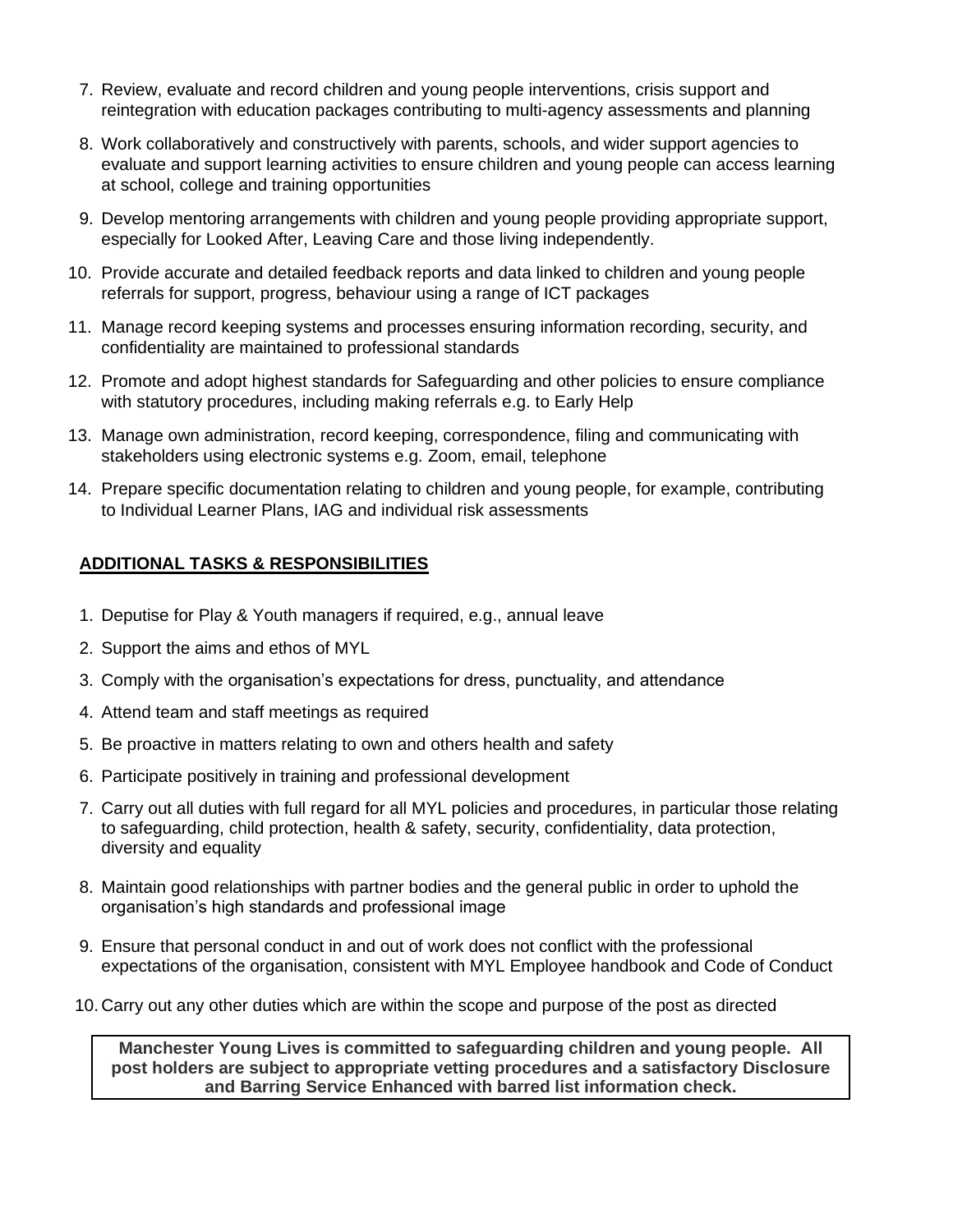# **MANCHESTER YOUNG LIVES PERSON SPECIFICATION**

# **Therapeutic Engagement Worker (Children & Young People)**

| <b>QUALIFICATIONS</b>                                                                                                                                                                                                  | <b>Essential (E)</b><br>Desirable (D) |  |  |
|------------------------------------------------------------------------------------------------------------------------------------------------------------------------------------------------------------------------|---------------------------------------|--|--|
| Degree level or similar in relevant subject area                                                                                                                                                                       | D                                     |  |  |
| Professional Qualification e.g., Youth Work, QTS, Social Work                                                                                                                                                          | D                                     |  |  |
| Safeguarding L1 (completion at induction)                                                                                                                                                                              | Е                                     |  |  |
| <b>Full Driving Licence</b>                                                                                                                                                                                            | D                                     |  |  |
| First Aid or willingness to complete                                                                                                                                                                                   | E                                     |  |  |
| <b>PRACTICAL SKILLS</b>                                                                                                                                                                                                |                                       |  |  |
| Experience of using a variety of IT applications to support information processing and<br>communication including MS Office                                                                                            | E                                     |  |  |
| Excellent written and verbal communication skills                                                                                                                                                                      | E                                     |  |  |
| Ability to work with minimum supervision and use initiative                                                                                                                                                            | Е                                     |  |  |
| Ability to work constructively as part of a team of play and youth workers                                                                                                                                             | E                                     |  |  |
| Ability to form positive relationships with children, young people and parents/carers                                                                                                                                  | Е                                     |  |  |
| Good organisational skills and the ability to prioritise workload                                                                                                                                                      | E                                     |  |  |
| <b>KNOWLEDGE &amp; EXPERIENCE</b>                                                                                                                                                                                      |                                       |  |  |
| Have a minimum of 2 years' experience working with 5 - 18-year-olds in a relevant setting<br>(paid or voluntary)                                                                                                       | E                                     |  |  |
| An awareness of the needs and challenges faced by children and young people from<br>disadvantaged backgrounds and children with additional needs.                                                                      | E                                     |  |  |
| Knowledge and experience of completing assessments of children's needs                                                                                                                                                 | Ε                                     |  |  |
| Experience of using techniques to promote positive behaviour                                                                                                                                                           | Е                                     |  |  |
| Experience of promoting/contributing to partnerships and multi-agency working within the<br>community, particularly those agencies and partners who focus on support and activities<br>for disadvantaged young people. | E                                     |  |  |
| Experience of working within a regulated environment e.g., Ofsted, QCQ                                                                                                                                                 | D                                     |  |  |
| Practical experience of assessing and managing risk                                                                                                                                                                    | D                                     |  |  |
| Experience of working in the voluntary and or community sector environment                                                                                                                                             | D                                     |  |  |